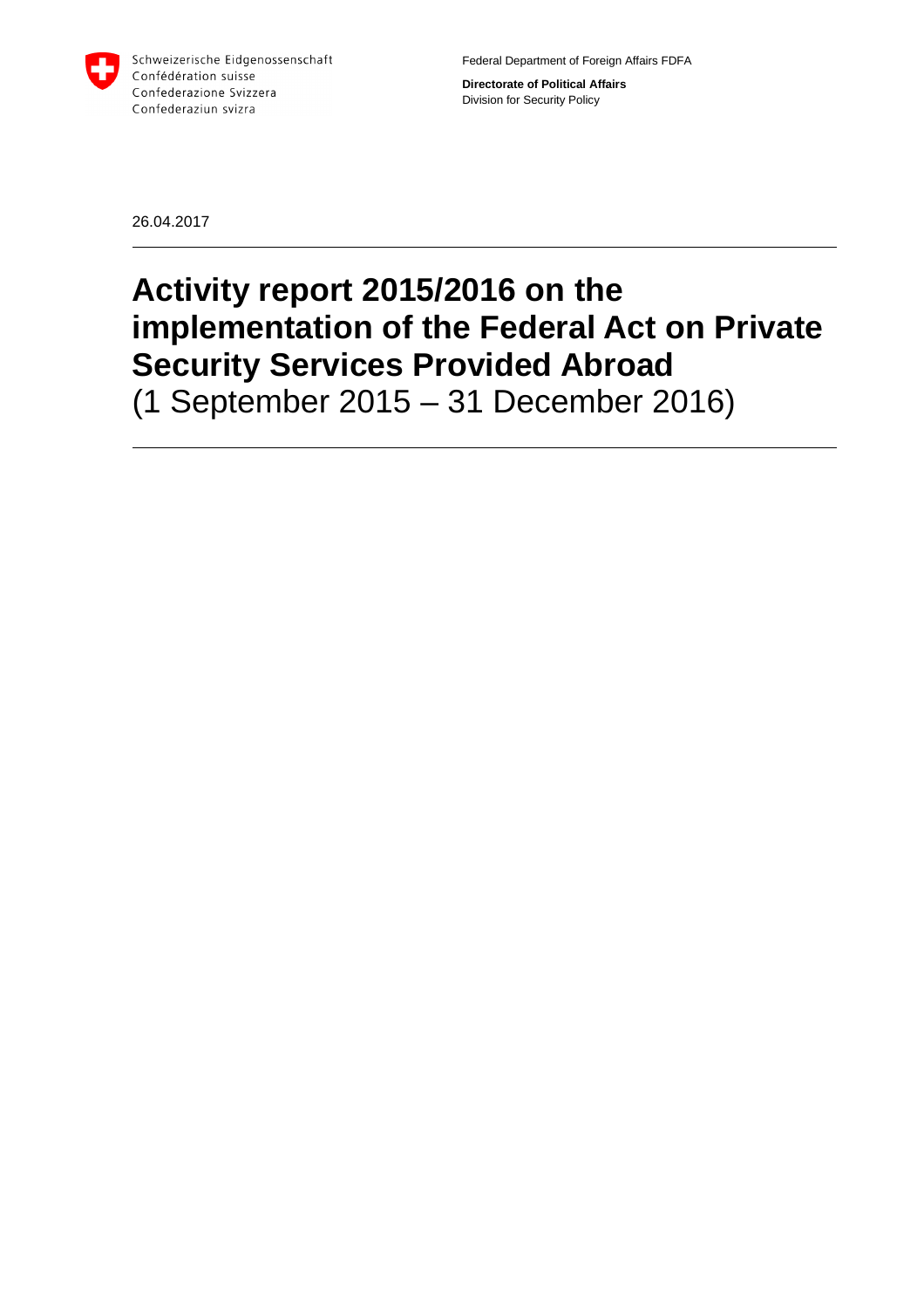## **1. Introduction**

Private security sector activities have undergone considerable development to meet a growing need for private security services. For several years, these activities have been attracting media and public attention. Growing awareness of the risks posed by these types of services have prompted policy-makers to debate the issue and take initiatives to regulate this sector more effectively. In Switzerland, activities carried out by private security companies within the country's borders are regulated at the cantonal or inter-cantonal level (inter-cantonal agreement). At the international level, Switzerland has promoted and played a key role in the development of two initiatives aimed at promoting respect for international humanitarian law (IHL) and human rights: the Montreux Document of 17 September 2008<sup>1</sup> and the International Code of Conduct for Private Security Service Providers of 9 November 2010 (the Code of Conduct) $2$ .

Based on an analysis of the situation of the private security market in Switzerland, the Federal Council decided in 2010 to pass a federal act to regulate the services provided abroad by companies based in Switzerland. The Federal Council thereby took account of motion 10.3639, 'Authorisation and oversight system for companies operating in crisis or war regions', which was put forward by the Security Policy Committee of the Council of States on 6 September 2010. The Federal Act on Private Security Services Provided Abroad (PSSA)<sup>3</sup> was adopted by the Federal Assembly on 27 September 2013. It entered into force on 1 September 2015.

The unit in charge of implementing the new act (the competent authority) is the Private Security Services Section of the Federal Department of Foreign Affairs' (FDFA) Directorate of Political Affairs. The competent authority is tasked first with applying the PSSA and handling the administrative procedures introduced by it and, second, with helping to formulate Switzerland's policy on private security services and with taking part in the national and international dialogue on norms and standards applicable to private security companies.

Art. 37 PSSA states that the competent authority submits an annual report on its activities to the Federal Council. This report is published. In light of the entry into force of the PSSA on 1 September 2015 and to bring the publication cycle into line with the calendar-year cycle, the FDFA has decided to draw up a first report on the period from 1 September 2015 to 31 December 2016, i.e. covering a 16-month period.

 $\overline{a}$ 

<sup>1</sup> https://www.eda.admin.ch/eda/en/home/foreign-policy/international-law/international-humanitarian-law/private-militarysecurity-companies/montreux-document.html

www.icoca.ch

<sup>3</sup> SR **935.41**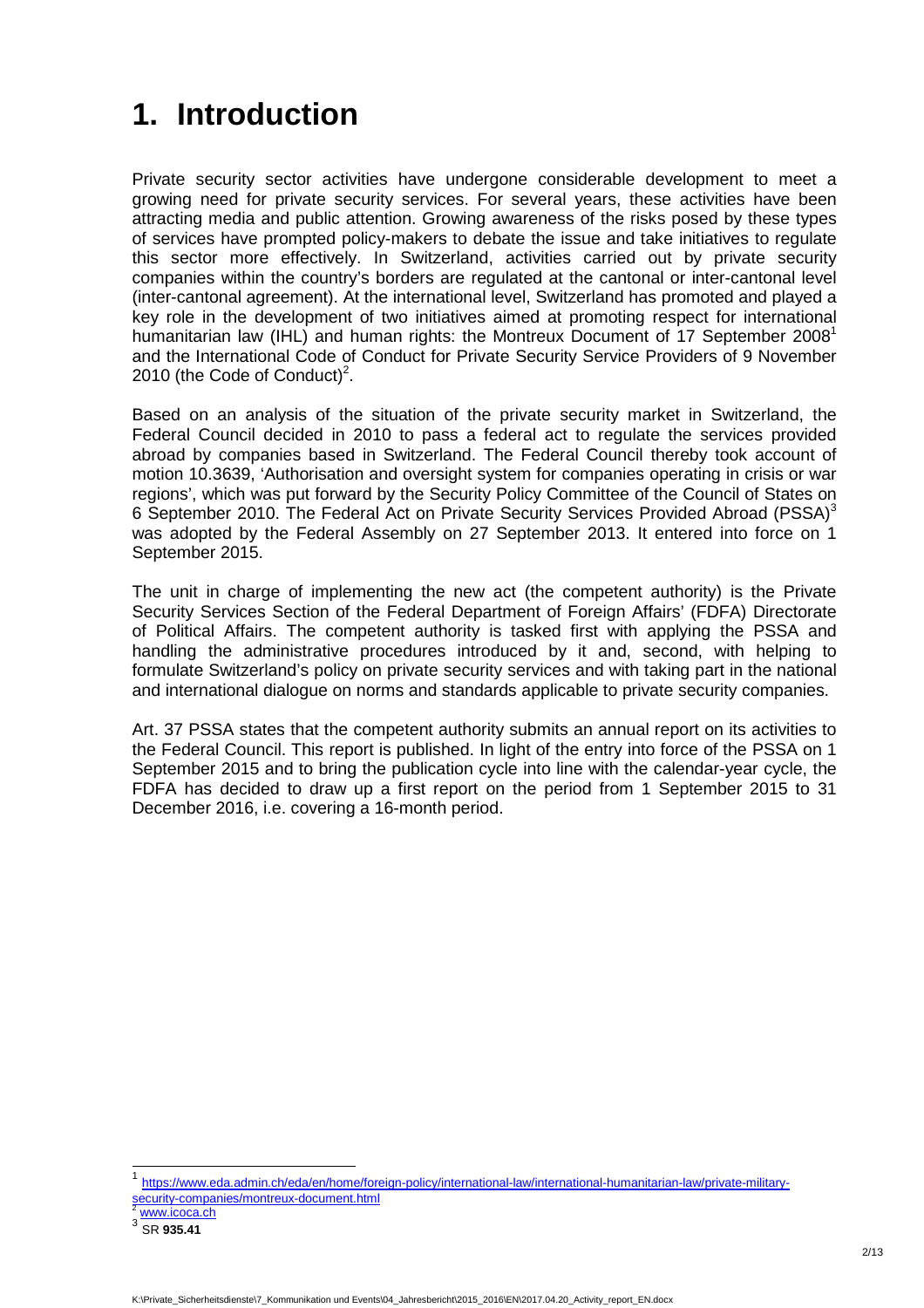# **2. Key aspects of the PSSA**

Following the entry into force of the PSSA, companies are required to declare to the competent authority all private security services abroad that they intend to provide from Switzerland (Art. 10 PSSA).

### **2.1 Aims**

The aims of the PSSA are as follows: safeguarding Switzerland's internal and external security, realising Switzerland's foreign policy objectives, preserving Switzerland's neutrality and guaranteeing compliance with international law, in particular human rights and international humanitarian law (Art. 1 PSSA).

### **2.2 Scope of application**

Under Art. 2, the PSSA applies to natural persons, legal entities and business associations which provide from Switzerland private security services abroad, which provide services in Switzerland in connection with private security services abroad, and which establish, base, operate or manage in Switzerland a company that provides such services or which exercise control from Switzerland over such a company.

### **2.3 Definitions**

#### **a. Private security service**

Private security service means, in particular, the following activities (Art. 4, let. a PSSA):

- 1. the protection of persons in complex environments;
- 2. the guarding or surveillance of goods and properties in complex environments;
- 3. security services at events;
- 4. the checking, detention, or searching of persons, searching of premises or containers, and seizure of objects;
- 5. guarding, caring for, and transporting prisoners, operating prison facilities, and assisting in operating camps for prisoners of war or civilian detainees;
- 6. operational or logistical support for armed or security forces, insofar as such support is not provided as part of a direct participation in hostilities;
- 7. operating and maintaining weapons systems;
- 8. advising or training members of armed or security forces;
- 9. intelligence activities, espionage, and counterespionage.

Services in connection with a private security service, i.e. recruiting or training personnel for private security services and providing personnel, directly or as an intermediary, for a company that offers private security services (Art. 4, let. b., no. 1 and 2), are also subject to a declaration requirement.

#### **b. Complex environment**

Under the PSSA, private security services in the area of the protection of persons and the guarding or surveillance of goods and properties must be declared if they take place in a complex environment.

A complex environment is any area experiencing or recovering from unrest or instability due to natural disaster or armed conflict in terms of the Geneva Conventions<sup>4</sup> and Additional Protocols I and II<sup>5;</sup> where the rule of law has been substantially undermined; and in which the

 4 SR **0.518.12; 0.518.23; 0.518.42; 0.518.51**

<sup>5</sup> SR **0.518.521; 0.518.522**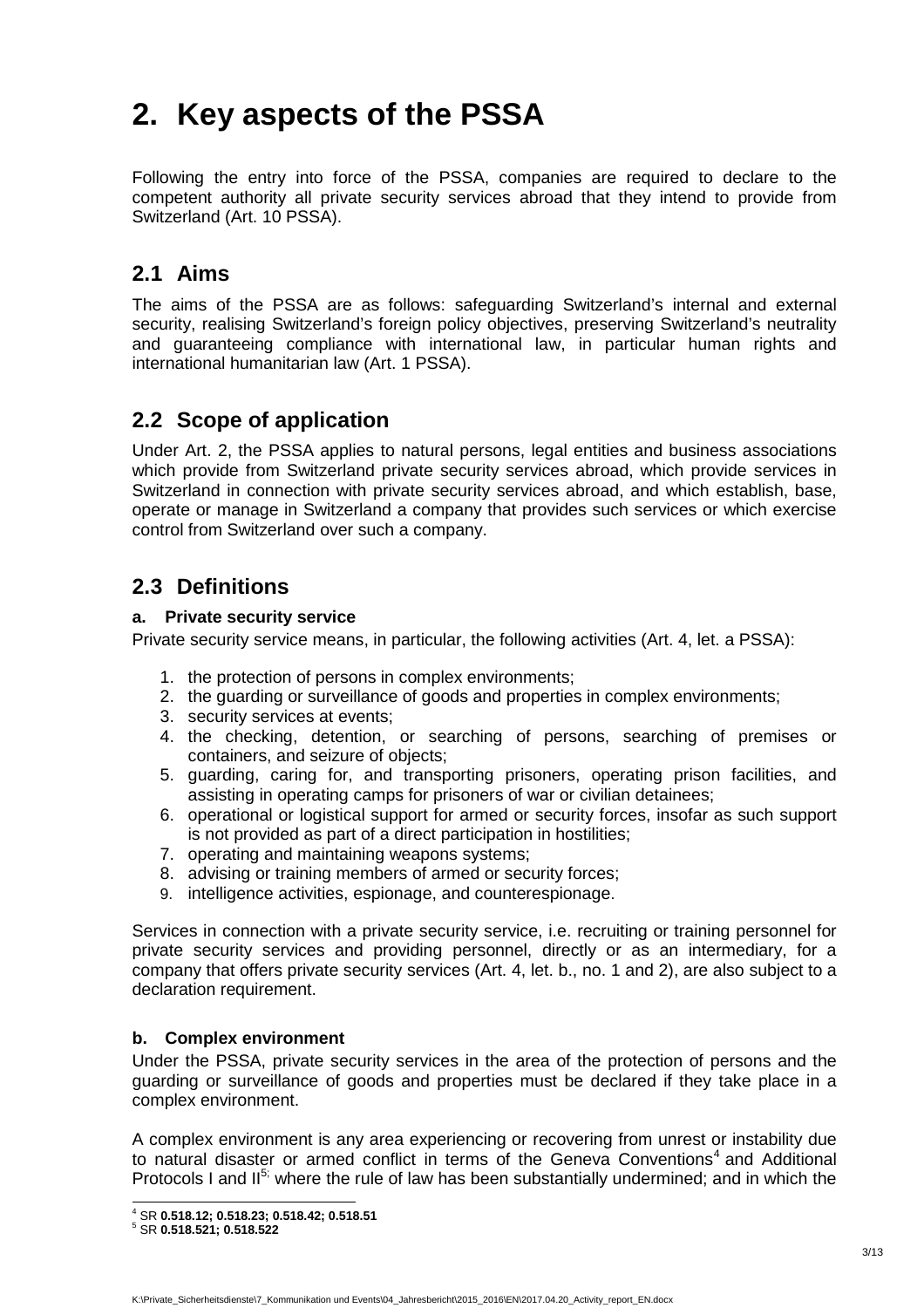capacity of the state authority to handle the situation is limited or non-existent (Art. 1 of the Ordinance of 24 June 2015 on Private Security Services provided Abroad - OPSA)<sup>6.</sup>

### **2.4 Accession to the ICoCA**

Under Art. 7 PSSA and Art. 2 OPSA, companies whose activities fall within the scope of application of the Act must join the International Code of Conduct for Private Security Providers' Association (ICoCA).

The ICoCA is a Swiss non-profit association which works to implement the governance and oversight mechanism established under the articles of the Code of Conduct. As a multistakeholder initiative, the Code of Conduct aims to promote compliance with principles based on human rights and international humanitarian law by companies active in the private security sector. The Code aims to establish a set of standards and mechanisms for internal governance and oversight in order to deter, identify, report, and remedy violations of human rights where necessary.

### **2.5 Statutory prohibitions**

The PSSA prohibits companies from recruiting or training personnel in Switzerland for the purpose of direct participation in hostilities abroad or from providing personnel for this purpose (Art. 8 PSSA). It also prohibits companies from providing, from Switzerland, private security services if it may be assumed that the recipients will use the services in connection with the commission of serious human rights violations (Art. 9 PSSA).

### **2.6 Procedure**

The PSSA provides for a two-stage procedure. The competent authority conducts an initial analysis of the declaration submitted in accordance with Art. 10 PSSA. Within 14 days of receipt of the declaration it notifies the company as to whether the activity may be carried out or gives cause for initiating a review procedure.

The competent authority initiates a review procedure when there are indications that one of the assumptions described in Art. 13, para. 1 PSSA is fulfilled, i.e. where there are indications to suggest that the declared activity could be in conflict with the aims set out in the Act (Art. 13, para. 1, let. a PSSA). As a basis for its decision the competent authority consults with the concerned authorities (Art. 13, para. 3 PSSA). It may request additional information from the company concerned and from the cantonal, federal or foreign authorities (Art. 28 and 29 PSSA). If the competent authority finds that the declared activity complies with the PSSA, it informs the company that the declared activity may be pursued. However, if the declared activity is in conflict with the aims set out in the PSSA, the competent authority prohibits the activity. The decision prohibiting the activity may be appealed before the Federal Administrative Court. The review procedure may take up to 30 days; this time limit may be extended as circumstances require (Art. 13, para. 4 PSSA).

Any company intending to carry out an activity that falls within the scope of application of the PSSA must provide the competent authority in particular with the following information: the nature, provider, and place of performance of the intended activity; such details on the principal and on the recipient of the service as are necessary for an evaluation of the situation; the personnel to be deployed for the intended activities, and the training they have received; an overview of the business sectors in which the company is active; proof of accession to the Code of Conduct; the identity of all persons bearing responsibility for the company.

l 6 SR **935.411**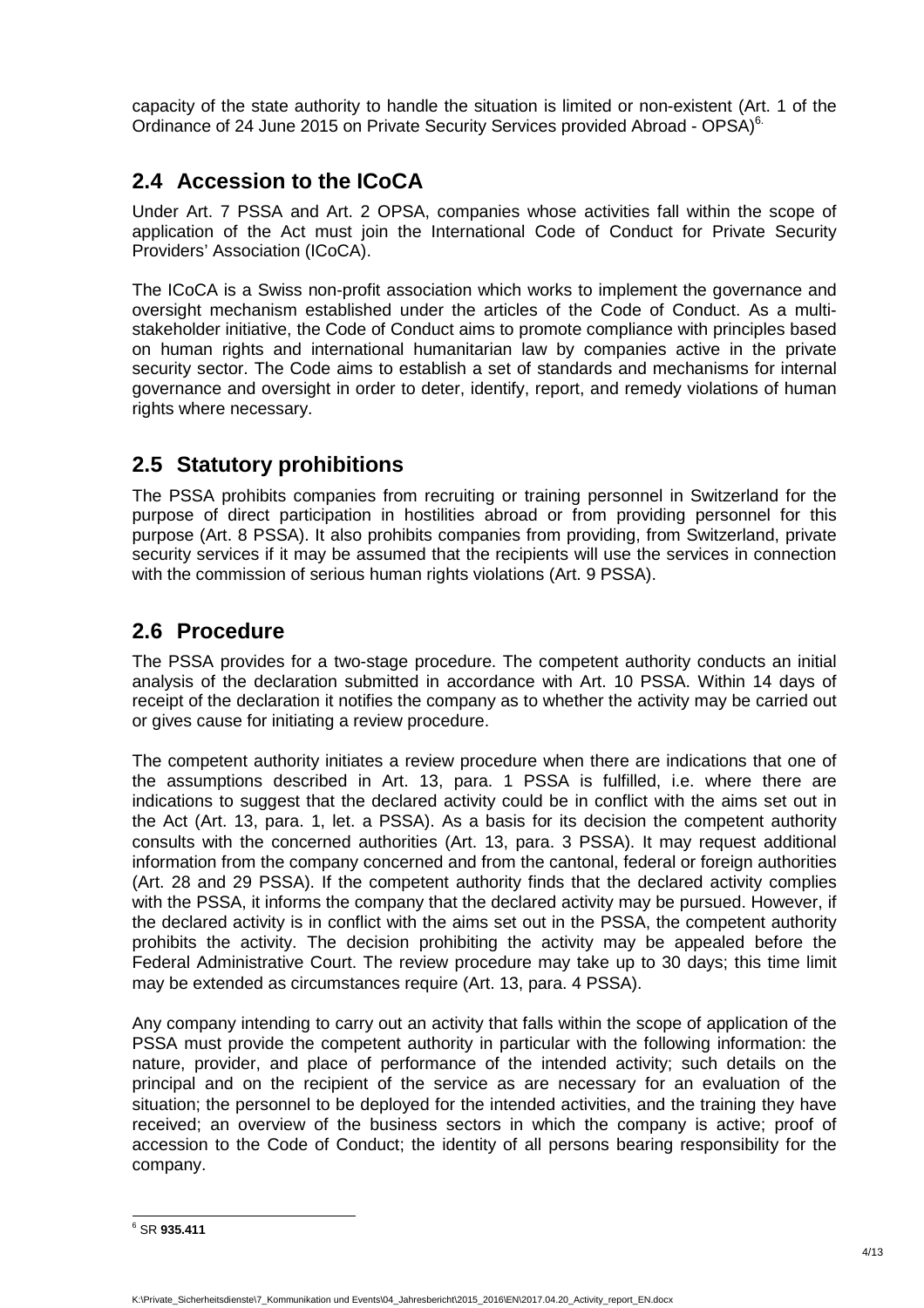#### **2.7 Protection of Swiss representations abroad**

Section 7 of the PSSA regulates the federal authorities' contracting of companies to carry out protection tasks in a complex environment and lays down the minimum requirements companies must meet. These provisions deal in particular with internal oversight mechanisms, the training and further training of personnel, and their equipment (for further information, see also section 5 of this report).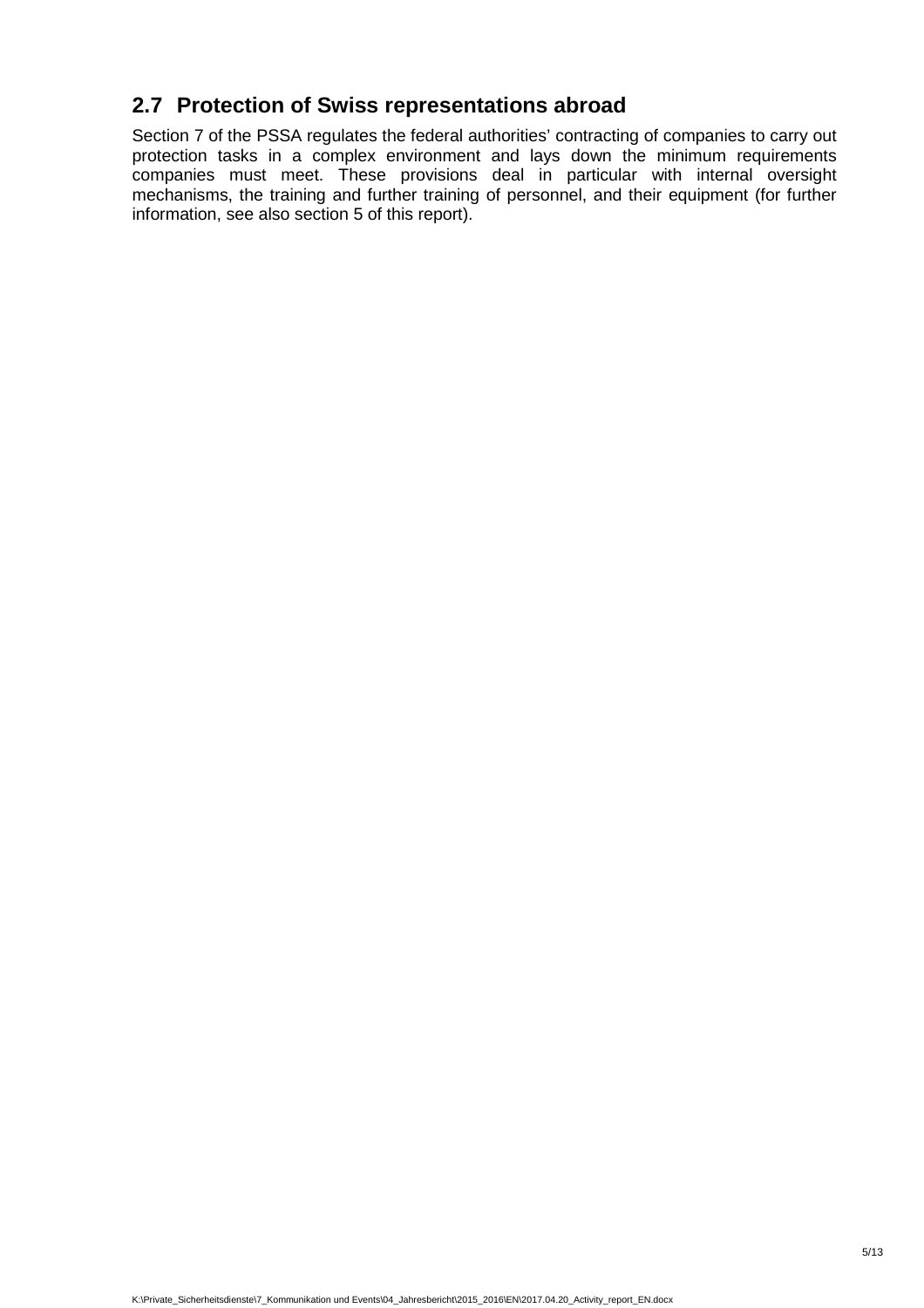# **3. Implementation**

#### **3.1 Information and awareness raising**

During the first months of its activity, the competent authority ran a sustained information campaign to raise awareness among companies that might be affected by the PSSA. In order to establish initial contacts with the companies, presentations in Switzerland's three official languages were organised in August 2015 in Bern and Lugano. Since then, the competent authority has maintained an information-sharing network comprised of about 150 companies. This information campaign has also involved associations active in the sector, such as the Association of Swiss Security Service Companies (VSSU) for companies providing security services like the protection of persons, the guarding of goods or properties and security services, and SWISSMEM for industrial companies.

Information and training sessions on the implementation of the PSSA and the interfaces between the Act and other areas of activity of the federal government were organised with several federal services: the State Secretariat for Economic Affairs (SECO), the Federal Intelligence Service (FIS), the Office of the Attorney General of Switzerland (OAG), and the Federal Police Office (fedpol). Contacts were also made with cantonal and inter-cantonal bodies such as the Commission concordataire concernant les entreprises de sécurité (Intercantonal commission on security companies - CES).

### **3.2 Interpretation**

When the PSSA entered into effect in September 2015, some companies expressed caution about its application, thinking that it did not apply to them but only to companies active in areas such as the protection of persons, the guarding of goods or properties, and security services. Another reason for this reluctance was that to some companies it was not clear whether the obligation to declare an activity also meant that the activity was presumed to be illegal.

The PSSA provides a general definition of the entities concerned and the activities covered by the Act (see Art. 4, let. a PSSA, quoted in section 2). Therefore, from the time the competent authority was established, and even before the PSSA entered into force, the authority set itself the goal of clarifying the definitions contained in the Act. It interpreted the provisions of the PSSA in order to clarify its scope of application and the definition of private security services. In preparation for the entry into force of the PSSA on 1 September 2015, the competent authority drew up a first edition of the Guidelines to the Federal Act on Private Security Services Provided Abroad<sup>7</sup>. The guidelines described the nine kinds of private security services itemised in the PSSA as well as related declaration criteria. They also provided practical guidelines on the declaration requirement and review procedure.

At the same time, together with the SECO a single coordination and declaration procedure was set up for private security services contracted abroad in the areas of war materiel, specific military goods and dual-use goods. The Aide-mémoire relatif à la LPSP (PSSA Information Sheet) $<sup>8</sup>$ , which was also published by the competent authority, contains practical</sup> information on this procedure.

To address concerns about the application of the PSSA, the competent authority had almost 100 individual meetings with about 60 companies. These discussions enabled the competent authority to assess to what extent these companies' activities were covered by the PSSA. As a result there was an increase in the number of declarations, the instruments to implement the PSSA were optimised and the Guidelines to the Federal Act on Private Security Services

l 7 https://www.eda.admin.ch/content/dam/eda/en/documents/aussenpolitik/sicherheitspolitik/wegleitung-BPS-ausland\_EN.pdf

<sup>8</sup> https://www.eda.admin.ch/content/dam/eda/fr/documents/aussenpolitik/sicherheitspolitik/merkblatt-verhaeltnis-bps\_FR.pdf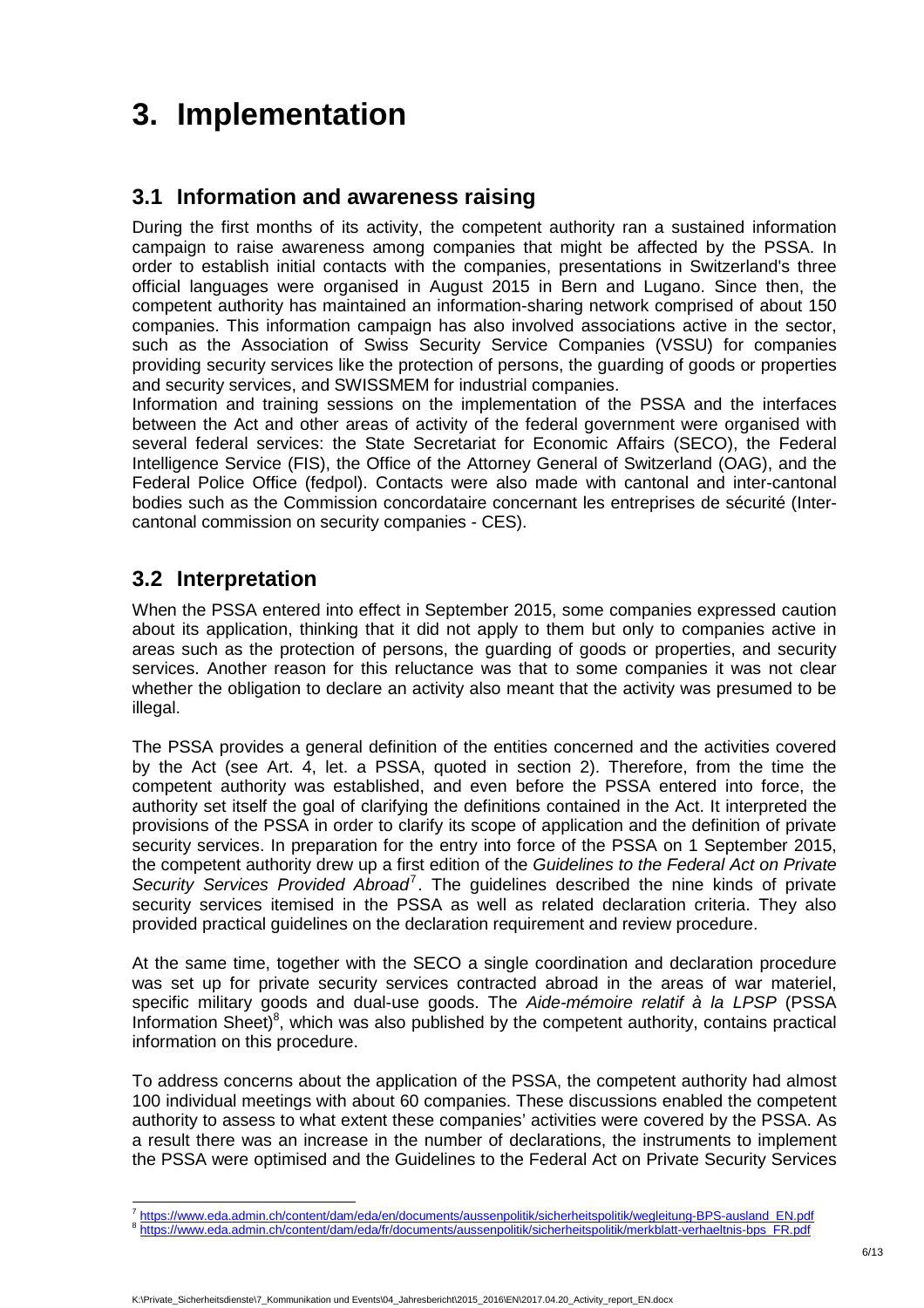Provided Abroad and the Aide-mémoire relatif à la LPSP (PSSA Information Sheet), which were revised and republished in April 2016, were improved.

### **3.3 Training standards for private security company personnel**

The PSSA stipulates that the personnel of companies covered by the Act must possess the required training for the intended activity (Art. 14, para 2, let. b). To address the companies' requests for clarification about this requirement, training standards relating to international humanitarian law and human rights were developed for private security company personnel and submitted to interested circles for consultation. The standards, which are organised in modules, serve as a guideline for companies to train their staff based on their specific areas of activity. They will be published during the second quarter of 2017 and will serve as a reference for the companies.

### **3.4 Projects undertaken by the competent authority**

#### **a. Early warning system**

In order to speed up the competent authority's process for assessing the declarations, an early warning system was developed to determine the risks associated with the various services covered by the PSSA in every country in the world. Thanks to clearly defined information-gathering procedures, this system makes it easier to identify situations that could come into conflict with the aims set out in Art. 1 or with the prohibitions set out in Art. 8 and 9 of the PSSA.

#### **b. IT tools**

An application to manage the procedures set out in the PSSA was developed and launched in the summer of 2015. The Ordinance of 12 August 2015 on the Data Protection System for Private Security Services (PPSSO)<sup>9</sup> entered into force on 1 September 2015. The corresponding internal processing regulation was adopted on 22 September 2015. Minor improvements to this offline application are made on a regular basis.

### **3.5 Contacts with the media**

During the period under review, the competent authority was contacted on a dozen occasions by Swiss print and electronic media outlets. Their questions were either about the implementation of the PSSA in general or about specific cases involving Swiss companies active in the sector.

### **3.6 Engagement at the international level**

At the international level, the competent authority takes part in dialogue on national and transnational standards for private military and security companies and on oversight mechanisms relating to their activities. For example, the authority took an active part in the ICoCA Annual General Assembly in 2015 and 2016. It supported efforts to put in place procedures for monitoring the activities of the ICoCA's member companies and a mechanism for handling complaints that companies had breached the principles of the Code of Conduct. In addition it supported the Association's efforts to define the membership procedure in a way that makes the Association accessible to the largest possible number of companies.

The competent authority also participated in the second meeting of the Montreux Document Forum. The Forum aims in particular to support the implementation of the Montreux Document by fostering dialogue on best practices, lessons learned and challenges in regulating private security companies. It also seeks to encourage more states and

 9 SR **935.412**

K:\Private\_Sicherheitsdienste\7\_Kommunikation und Events\04\_Jahresbericht\2015\_2016\EN\2017.04.20\_Activity\_report\_EN.docx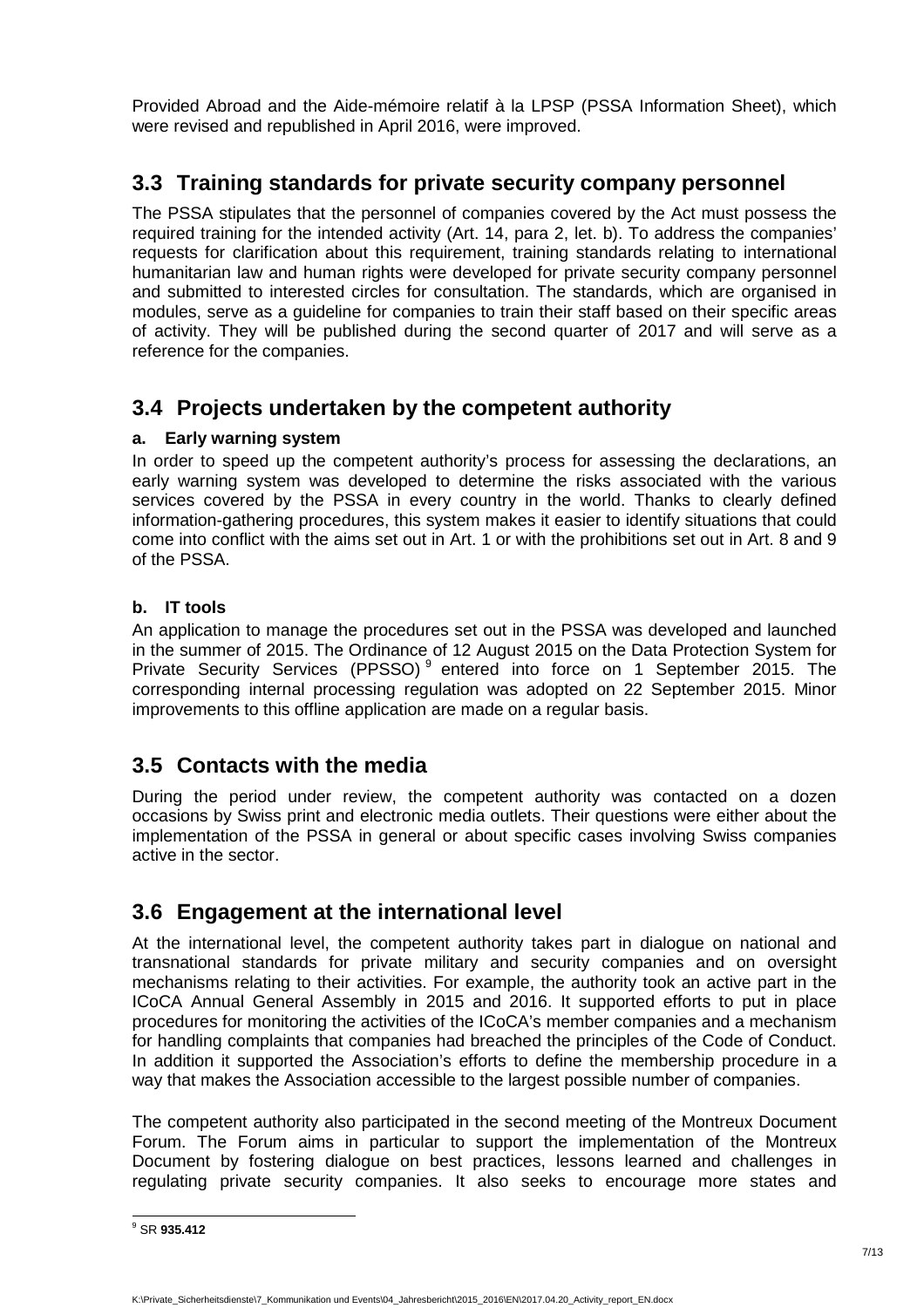international organisations to promote the content of the Montreux Document. The competent authority also participated in the fourth and fifth sessions of the UN working group tasked with considering the possibility of drawing up an international regulatory framework on the regulation, monitoring and oversight of the activities of private military and security companies.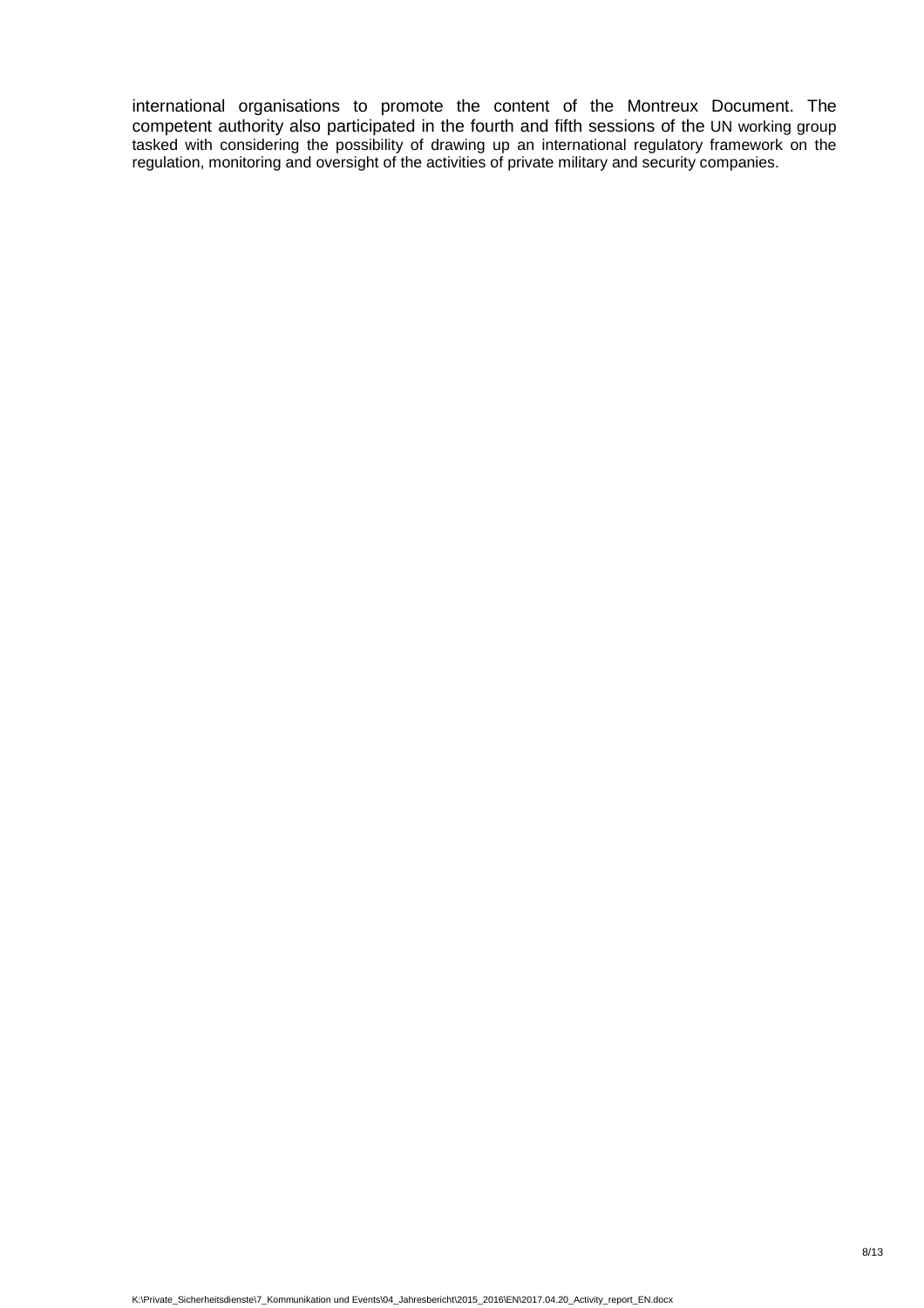### **4. Statistics covering the period from 1 September 2015 to 31 December 2016**

#### **4.1 Figures**

Between 1 September 2015 and 31 December 2016, 34 companies submitted a declaration to the competent authority in accordance with Art. 10 PSSA.

In 10 instances, the declarations only stated the company's status and did not indicate specific activities. In 306 cases, the declarations concerned the provision of private security services.

As of 31 December 2016 the declarations submitted to the competent authority for private security services as defined in Art. 4, let. a PSSA break down as follows:

|                | protection of persons in complex environments                                    | 103 |
|----------------|----------------------------------------------------------------------------------|-----|
| 2              | guarding or surveillance of goods and properties in complex environments         | 11  |
| $\mathbf{3}$   | security services at events                                                      |     |
| $\overline{4}$ | checking, detention, or searching of persons, searching of premises or           | 18  |
|                | containers, and seizure of objects                                               |     |
| 5              | guarding and caring for prisoners, operating prison facilities, and assisting in |     |
|                | operating camps for prisoners of war or civilian detainees                       |     |
| 6              | operational or logistical support for armed or security forces                   | 18  |
| $\overline{7}$ | operating and maintaining weapons systems                                        | 14  |
| 8              | advising or training members of armed or security forces                         | 27  |
| 9              | intelligence activities, espionage, and counterespionage                         | 115 |
|                | <b>TOTAL</b>                                                                     | 306 |

During the period under review, the competent authority did not receive any declarations concerning private security services covered by Art. 4, let. b PSSA.

The authority initiated six review procedures in accordance with Art. 13 PSSA. In two instances, the company was allowed to pursue the declared activity. In two further instances, the companies withdrew their declaration following the opening of the review procedure and decided not to pursue the planned activity. In one instance, the competent authority prohibited the declared activity. One case was still pending at the end of the period under review.

The case where the activity was prohibited involved logistical support for security forces. The declared activity was prohibited because of the risk that it would be used by the country in question to commit human rights violations (protection of privacy rights and freedom of speech). No appeal was made against the competent authority's decision.

### **4.2 Trends**

The figures given in section 4-1 show that the declarations submitted to the competent authority by the end of 2016 mainly fall into three groups of activities. Approximately onethird of the declared activities involve the protection of persons and the guarding or surveillance of goods and properties in complex environments (Art. 4, let. a, no. 1 and 2 PSSA). Private intelligence activities represent another substantial segment. A third significant group concerns activities related to the export and use of war materiel and dualuse goods and to the expertise in the military sector in general. This third group involves services in the areas of logistical support for armed or security forces, operating and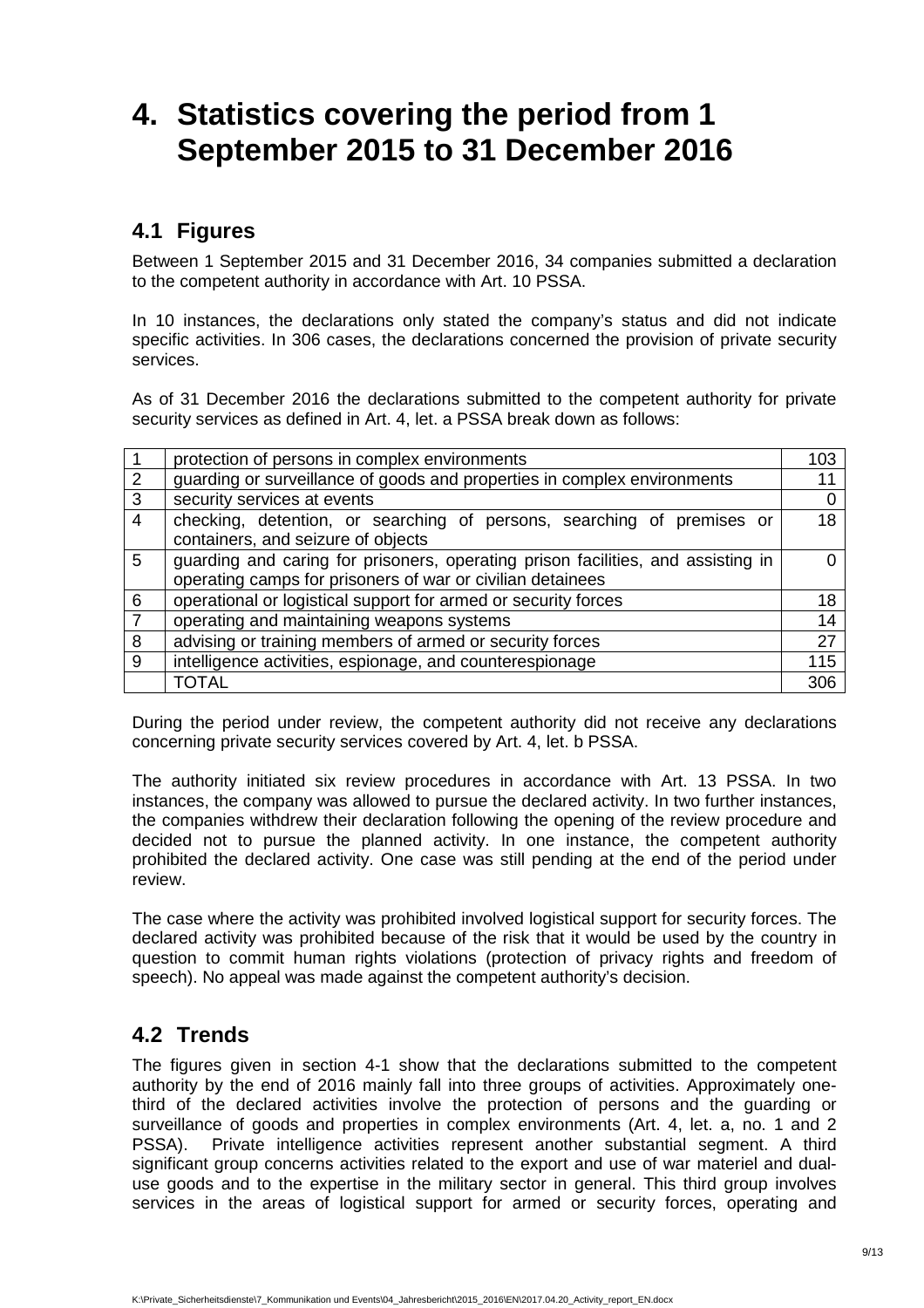maintaining of weapons systems and advising or training members of armed or security forces (Art. 4, let. a, no. 6 to 8 PSSA).

The specific characteristics of the companies can differ significantly from one area of activity to another. Thus, companies performing contracts in the area of the protection of persons or the guarding of goods provide services that correspond to the definition of a private security company set out in the Code of Conduct<sup>10.</sup> The companies active in the private intelligence sector are in most instances investigation and detective agencies. Most of the companies providing services in the field of logistical support for armed or security forces, operating and maintaining weapons systems and advising or training members of armed or security forces are industrial companies in the war materiel and dual-use goods sector.

Activities in the field of the protection of persons and the guarding or surveillance of goods and properties in complex environments are carried out by a limited number of companies, most of which are small. The geographic location of these companies and the volume of their activities vary. Altogether it appears that their operations in complex environments are mostly sporadic and irregular. During the period under review, some companies in this category remained on operational standby while they planned future operations. It can therefore not be excluded that in the next few years more companies will be active in this sector.

The competent authority was contacted by foreign companies wishing to establish their main office in Switzerland. It can be inferred from this that for these companies compliance with the PSSA does not constitute a prejudice and that notwithstanding this law Switzerland offers them a comparative advantage over their current country of domicile.

During the period under review, the competent authority did not receive information about companies operating in conflict zones or complex environments whose services would constitute legal breaches under articles 8 and 9 of the PSSA. In two instances, the competent authority intervened causing the company to cease providing services that seemed on first examination to be related to the recruitment and training of staff in Switzerland for the purpose of direct participation in hostilities abroad (prohibited under Art. 8 PSSA). In both cases, the services were at the initial implementation stage (they had been advertised in the press) and were highly amateurish in nature.

No decisive geographic trends can be identified at this time.

l

 $10$ The Code of Conduct defines security services as "guarding and protection of persons and objects, such as convoys, facilities, designated sites, property or other places (whether armed or unarmed), or any other activity for which the Personnel of Companies are required to carry or operate a weapon in the performance of their duties".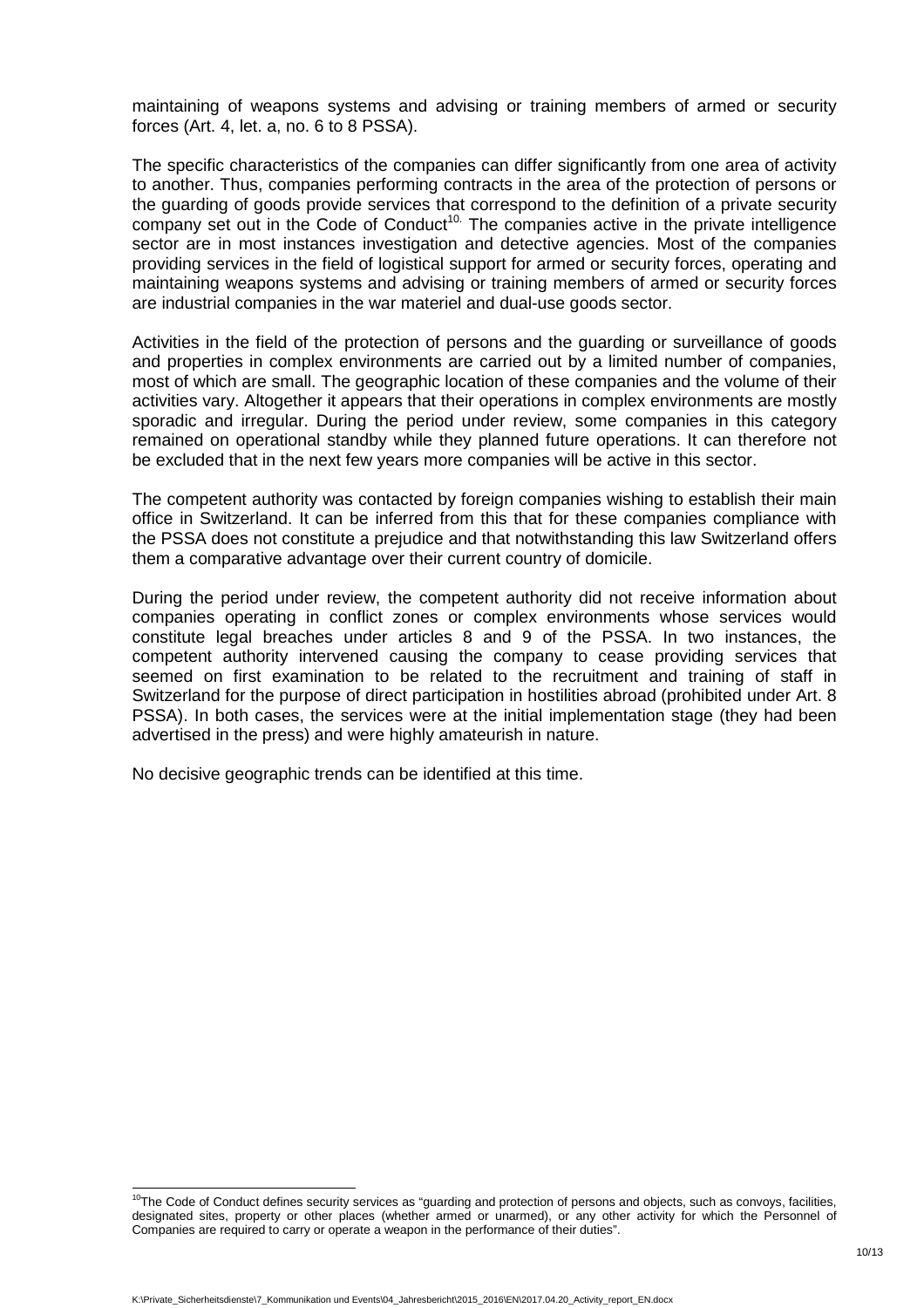## **5. Contracting of security companies by federal authorities for protection tasks abroad**

#### **5.1 New requirements imposed by the entry into force of the PSSA**

The entry into force of the PSSA, the OPSA and the revised Ordinance of 24 June 2015 on the Use of Private Security Companies by the Federal Government (OUPSC)<sup>11</sup> has resulted in new requirements for the private security service providers contracted by the federal authorities abroad. This affects the guarding of chanceries, offices, residences, official lodgings and other buildings where the federal government or representation contracts services. Security escort services may also be affected. The requirements differ depending on whether or not the representation is located in a complex environment. If the representations are located in a complex environment or activities take place in such an environment, the contracts with private security services providers fall under the scope of application of the PSSA and the OPSA. However, the use by federal authorities of private security services providers in a context other than a complex environment is governed by the provisions of the OUPSC.

Private security companies contracted to carry out protection tasks in complex environments must comply with the following legal requirements:

Fulfilment of existing requirements with regard to reputation, training, equipment, internal oversight etc.

Membership in the ICoCA

The FDFA is also obliged to encourage companies to join the ICoCA in regions where no company has done so.

### **5.2 Information and support for Swiss representations**

On 31 July 2015, the FDFA's Crisis Management Centre (KMZ) wrote to the representations abroad informing them of the legal changes that took effect on 1 September 2015. It also referenced the possibility of extending contracts in effect before the beginning of September 2015 in accordance with the old system, as a provisional solution.

Since then, the representations abroad have been instructed to inform the security companies that Swiss representations located in complex environments abroad may now only use private security service providers that are members of the ICoCA. In a context other than a complex environment it is recommended that representations also choose private security service providers that are members of the ICoCA.

In cooperation with the competent authority and the KMZ, the new model contracts which are obligatory for contracting security companies were adapted to the new legal provisions and published on the intranet in February 2016 in five languages together with a detailed guide to the model contract.

### **5.3 Operational consequences for Swiss representations**

Together with the KMZ, the competent authority evaluates the list of complex environments on a quarterly basis, taking into account recent developments in the situation in various countries and regions. Experience in the first 16 months has shown that the new legal

l <sup>11</sup> SR **124**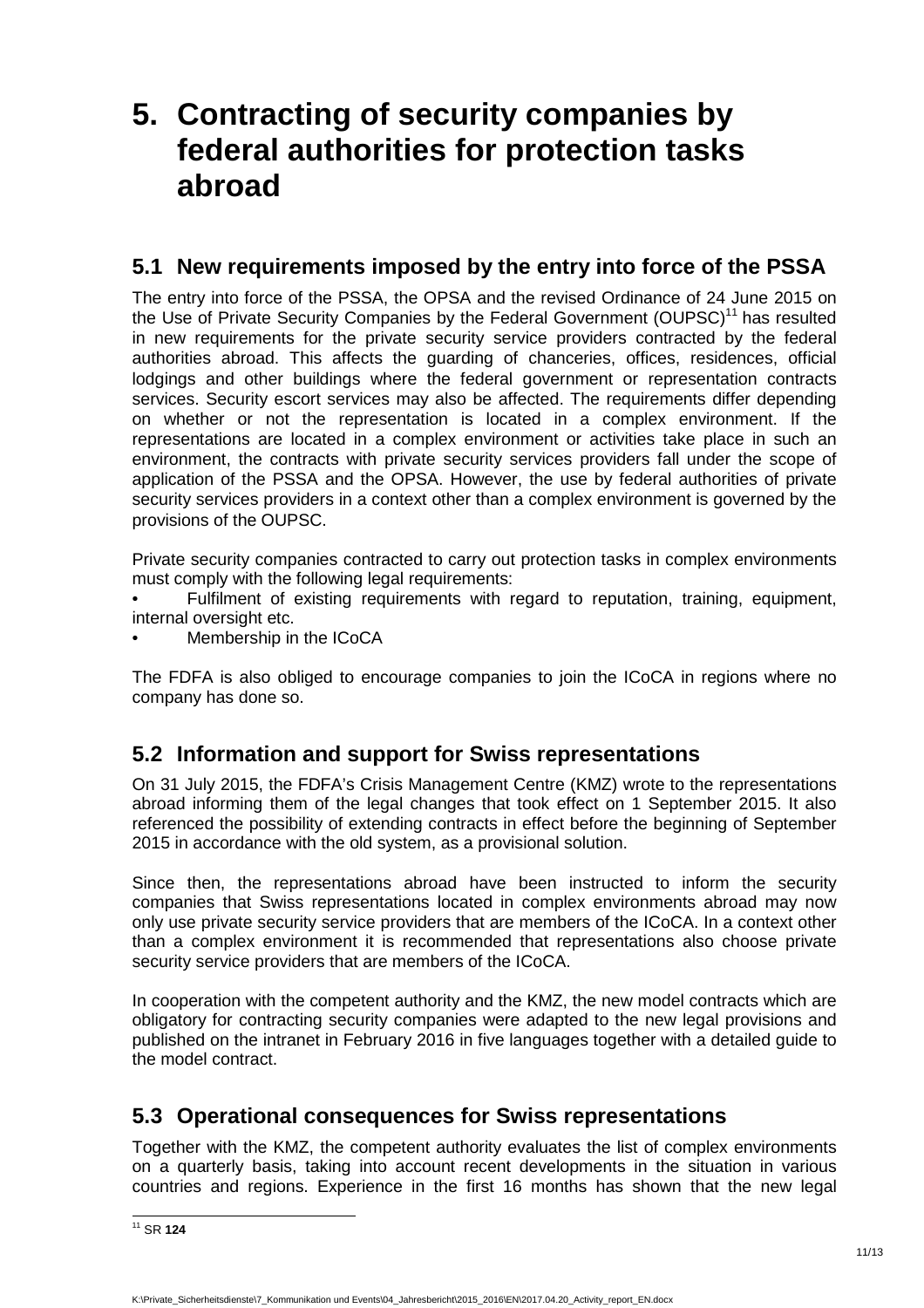provisions have resulted in additional work and costs for Swiss representations in only a small number of locations. In only one location in Central America which had been classified as a complex environment no private security company had joined the ICoCA despite repeated efforts to explain this requirement. That said, the security company that has been working for the Swiss representation until now has declared its intention to join the ICoCA within one year. In another case in the Caribbean, the security company contracted by the Swiss representation was persuaded to apply for ICoCA membership. In a country in the Middle East, discussions about joining the ICoCA are under way with the NGO that organises security services for the small number of SDC business field trips.

In the other locations in complex environments, the new legal requirement for FDFA representations has so far had a less pronounced impact on the choice of private security company. Depending on the country or the country's region, representations either rely on protection provided by state security forces, or they employ their own security personnel, or they have identified security service providers that are already ICoCA members. It should be noted here that because the transitional periods provided for by the OPSA are still partly in effect, not enough practical experience has been gained regarding the consequences of the new legal provisions for Swiss representations in complex environments.